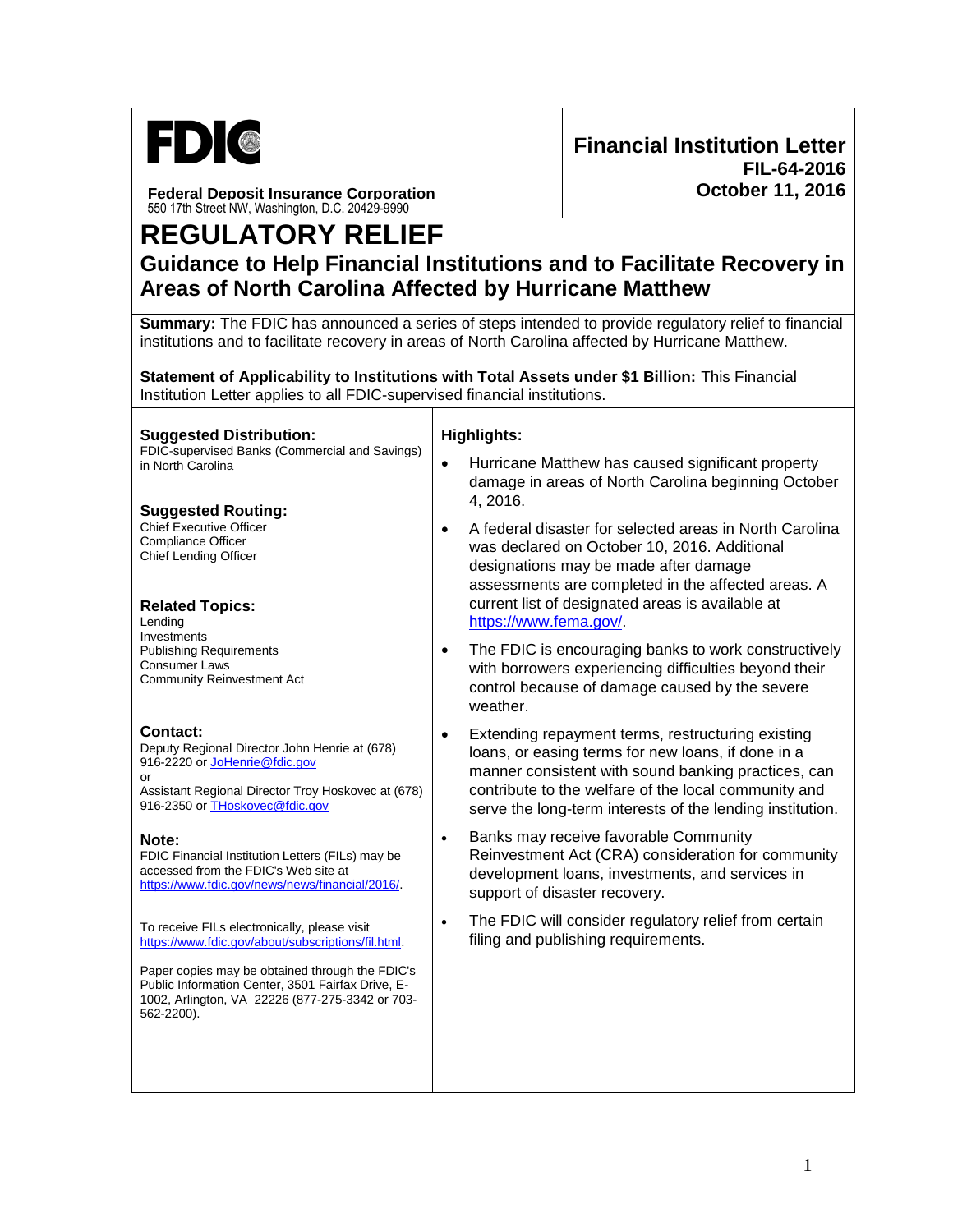## **SUPERVISORY PRACTICES REGARDING DEPOSITORY INSTITUTIONS AND BORROWERS AFFECTED BY HURRICANE MATTHEW IN AREAS OF NORTH CAROLINA**

The Federal Deposit Insurance Corporation (FDIC) recognizes the serious impact of Hurricane Matthew on customers and operations of financial institutions in North Carolina and will provide regulatory assistance to institutions subject to its supervision. These initiatives will provide regulatory relief and facilitate recovery. The FDIC encourages depository institutions in the affected areas to meet the financial services needs of their communities.

The affected communities are in Beaufort, Bladen, Columbus, Cumberland, Edgecombe, Hoke, Lenoir, Nash, Pitt, and Robeson counties.

**Lending:** Bankers should work constructively with borrowers in communities affected by Hurricane Matthew. The FDIC realizes that the effects of natural disasters on local businesses and individuals are often transitory, and prudent efforts to adjust or alter terms on existing loans in affected areas should not be subject to examiner criticism. In supervising institutions affected by the hurricane, the FDIC will consider the unusual circumstances they face. The FDIC recognizes that efforts to work with borrowers in communities under stress can be consistent with safe-and-sound banking practices as well as in the public interest. $<sup>1</sup>$ </sup>

**Community Reinvestment Act (CRA):** Financial institutions may receive CRA consideration for community development loans, investments, or services that revitalize or stabilize federally designated disaster areas in their assessment areas or in the states or regions that include their assessment areas. For additional information, institutions should review the *Interagency Questions and Answers Regarding Community Reinvestment* at <https://www.ffiec.gov/cra/pdf/2010-4903.pdf> at Section  $12(g)(4)(ii)$ . For help in identifying community development activities to revitalize or stabilize a disaster area, financial institutions can contact their regional Community Affairs Officer (see [https://www.fdic.gov/consumers/community/offices.html\)](https://www.fdic.gov/consumers/community/offices.html).

**Investments:** Bankers should monitor municipal securities and loans affected by Hurricane Matthew. The FDIC realizes local government projects may be negatively affected. Appropriate monitoring and prudent efforts to stabilize such investments are encouraged.

**Reporting Requirements:** FDIC-supervised institutions affected by the hurricane should notify the Atlanta Regional Office if they expect a delay in filing Reports of Income and Condition or other reports. The FDIC will evaluate any causes beyond the control of a reporting institution when considering the length of an acceptable delay.

**Publishing Requirements:** The FDIC understands the damage caused by the hurricane may affect compliance with publishing and other requirements for branch closings,

j

<sup>&</sup>lt;sup>1</sup> Modifications of existing loans should be evaluated individually to determine whether they represent troubled debt restructurings (TDRs). This evaluation should be based on the facts and circumstances of each borrower and loan, which requires judgment, as not all modifications are TDRs.